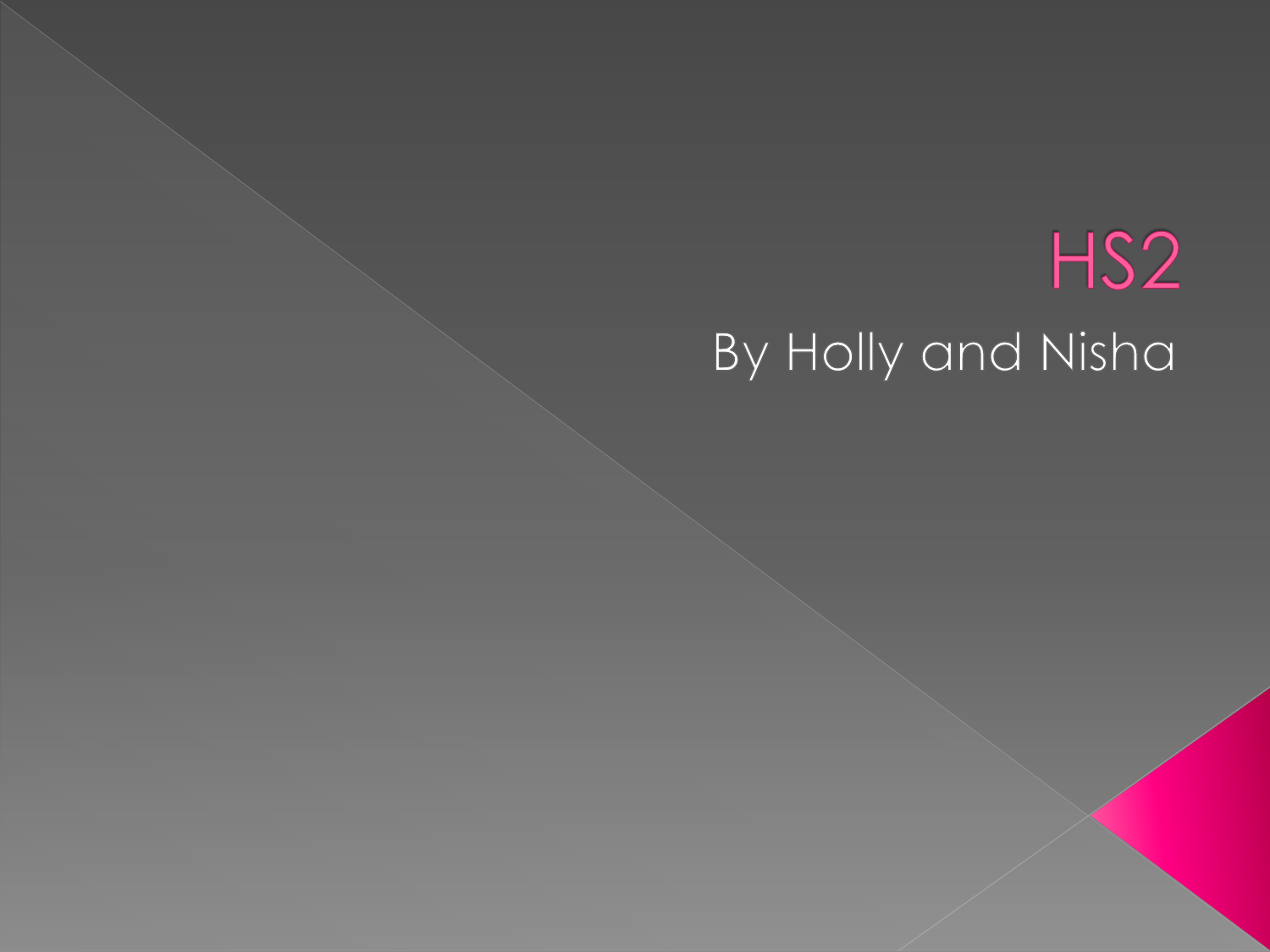## What is HS2?

- **A high speed rail link** from London to **Yorkshire**
- **Phase 1 is from London** to Birmingham
- **•** Phase 2 is to Manchester and Leeds
- $\bullet$  The Institute of Economic Affairs estimates that it will cost more than £80 billion

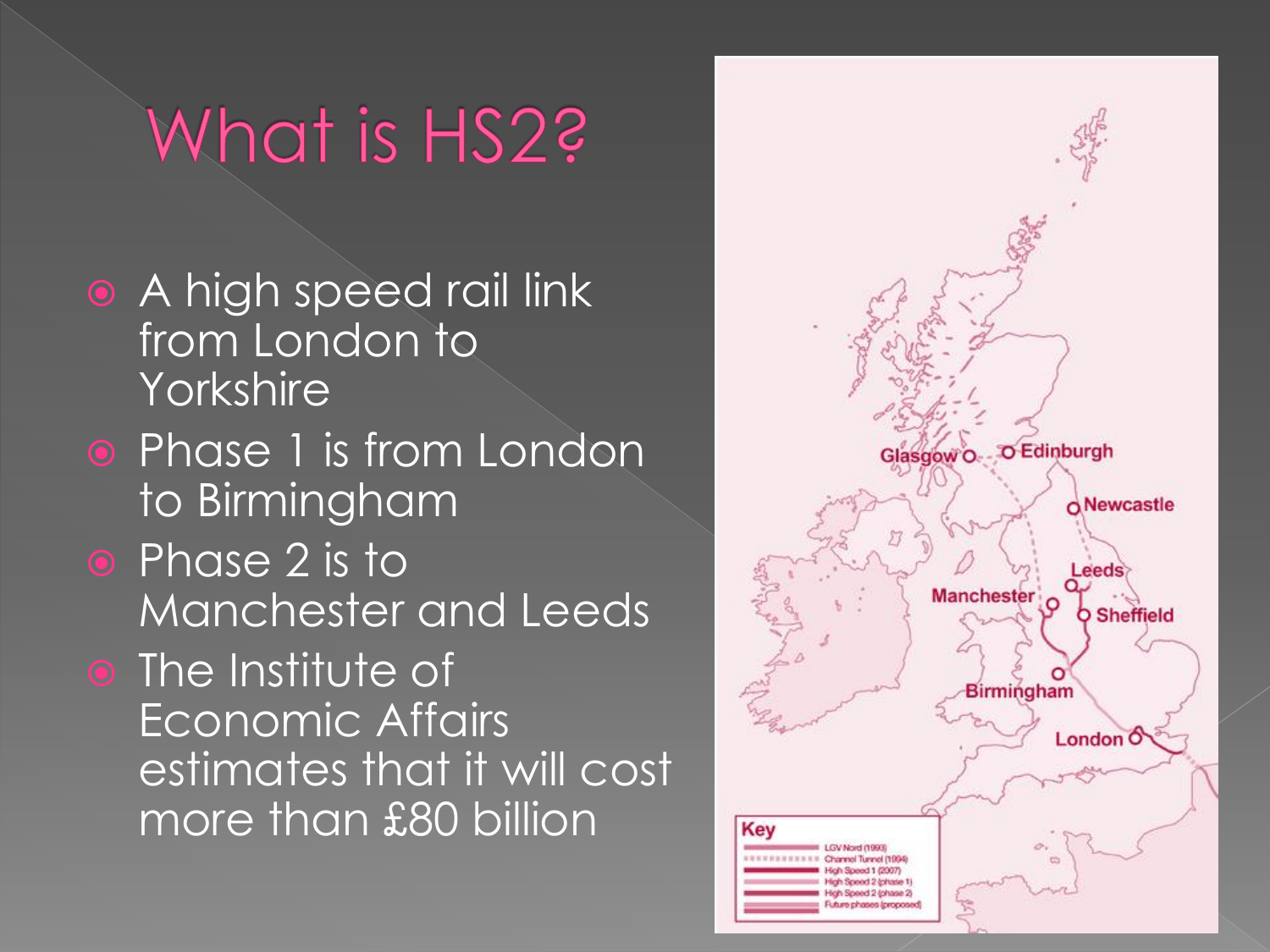## How would it increase economic growth?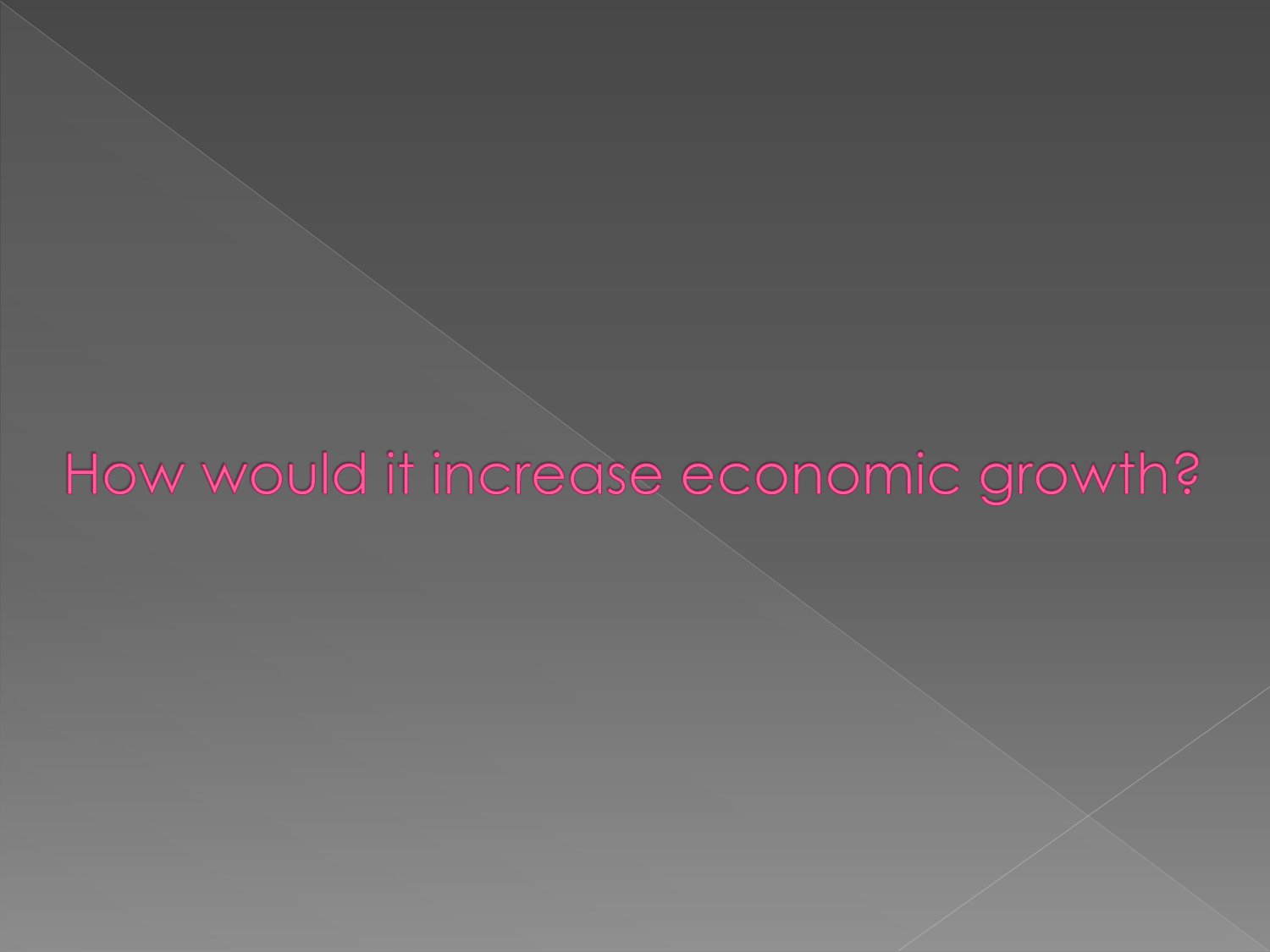| <b>What would it</b><br>achieve?                                                                                                           | How does this lead to growth?                                                                                                                                                                                                                                                                                                                                          |
|--------------------------------------------------------------------------------------------------------------------------------------------|------------------------------------------------------------------------------------------------------------------------------------------------------------------------------------------------------------------------------------------------------------------------------------------------------------------------------------------------------------------------|
| Connect big cities                                                                                                                         | o Businesses will be more connected and able to<br>exploit external EoS.<br>Costs reduced<br>$\circ$ Encourages city centre regeneration<br>• This will attract new industries<br>Diversifies the economy away from London<br>$\bullet$<br>Helps rebalance the north/south divide<br>$\circ$ Easier for people to commute to jobs<br>More geographical labour mobility |
| 400,000 jobs will be<br>created, including<br>22,000 construction<br>jobs during the<br>project. 70% of<br>these will be<br>outside London | ○ Reduces unemployment<br>Improves LRAS by being efficient with scarce<br>resource of labour<br>• Means fewer benefits need to be paid out,<br>and more is received in taxation.                                                                                                                                                                                       |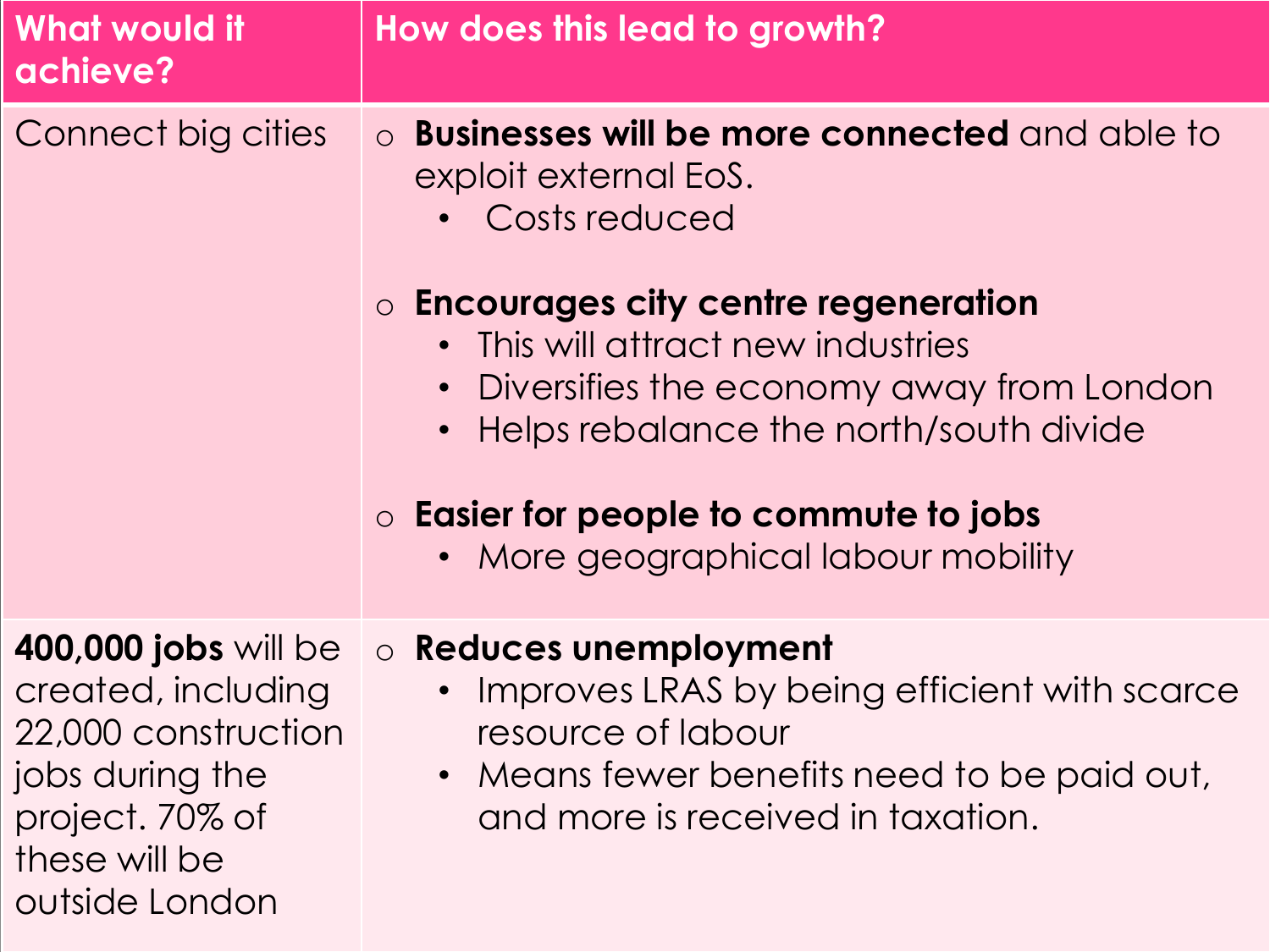| <b>What would it</b><br>achieve?                                                           | How does this lead to growth?                                                                                                                                                                                                                                                                                                                                                                                                         |
|--------------------------------------------------------------------------------------------|---------------------------------------------------------------------------------------------------------------------------------------------------------------------------------------------------------------------------------------------------------------------------------------------------------------------------------------------------------------------------------------------------------------------------------------|
| Shorter journey times                                                                      | <b>O Extra commuter carrying potential</b><br>• More capacity on local journeys<br>• Old rail has higher capacity for freight<br>• Less freight on the roads<br>• Less road congestion<br>Therefore even easier to transport people<br>$\bullet$<br>and materials<br>• Firms costs reduced<br>$\circ$ Reduces air pollution from vehicles<br>• Proven to be good for economy as the<br>workforce are healthier and more<br>productive |
| Returns £2.30 per £1<br>spent, leading to<br>£15bn benefit per<br>year once<br>operational | <b>O</b> Significant infrastructure investment<br>Injection into the economy, leading to a<br>multiplier and then accelerator effect                                                                                                                                                                                                                                                                                                  |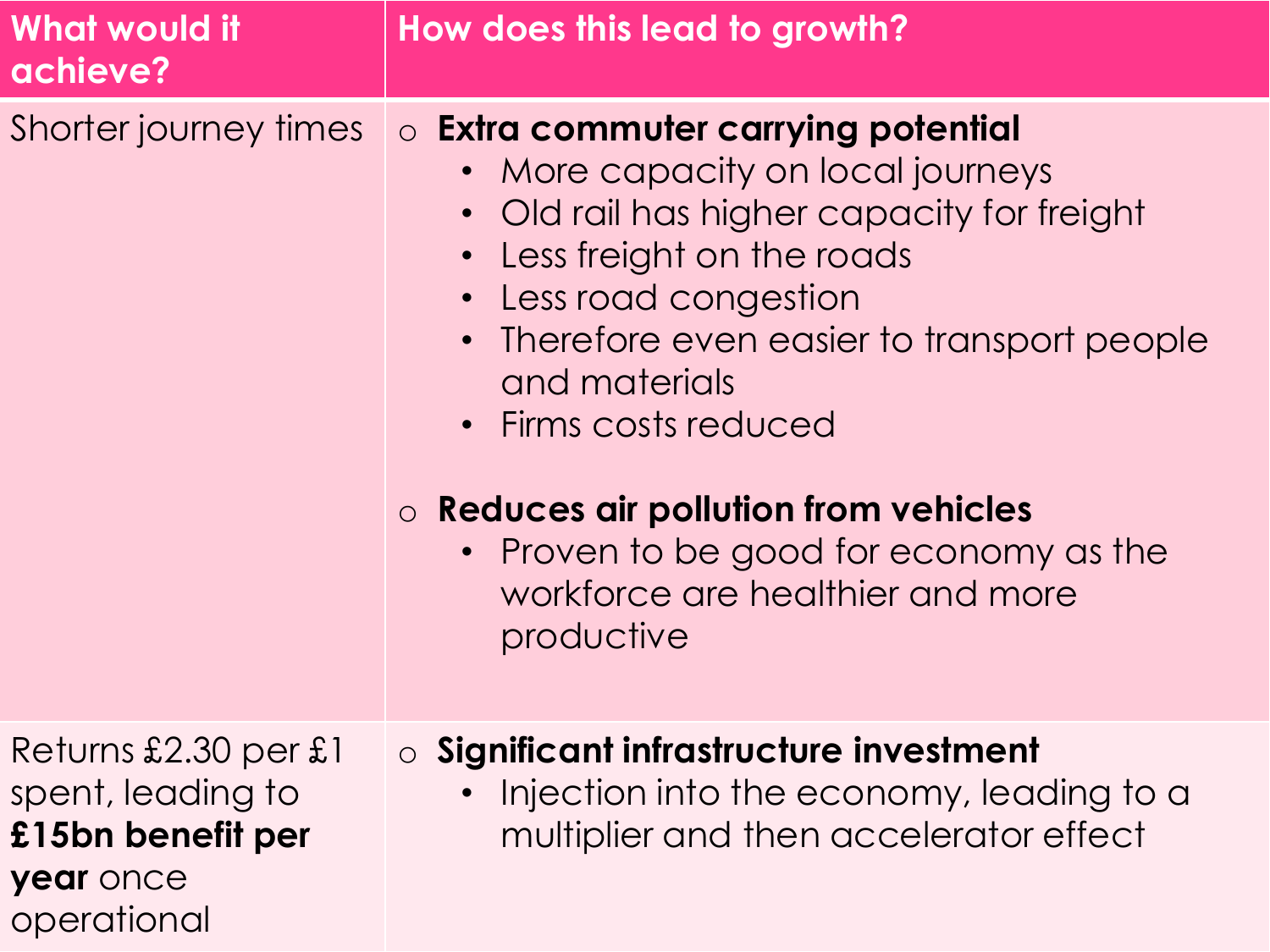| <b>Issues arising from HS2</b>                                |                                                                                                                                                                                                                                                                                                                           |
|---------------------------------------------------------------|---------------------------------------------------------------------------------------------------------------------------------------------------------------------------------------------------------------------------------------------------------------------------------------------------------------------------|
| The uncertainty of cost                                       | Until this summer HS2 was priced at<br>around £32.7bn<br>However this June the cost of HS2<br>increased around £10bn to £42.6bn<br>Other arguments also state that HS2<br><u>is an opportunity cost</u>                                                                                                                   |
| Demolition of homes and damage to<br>$\bullet$<br>rural areas | HS2 may end up being very costly<br>$\bullet$<br>600 homes will be bulldozed, a<br>$\bullet$<br>further 340 will be cut off from wider<br>neighbourhoods<br>Special Scientific Sites of Interest will<br>be destroyed<br>Will cause noise and disruption<br>- A lot of people will be affected in<br>areas such as Camden |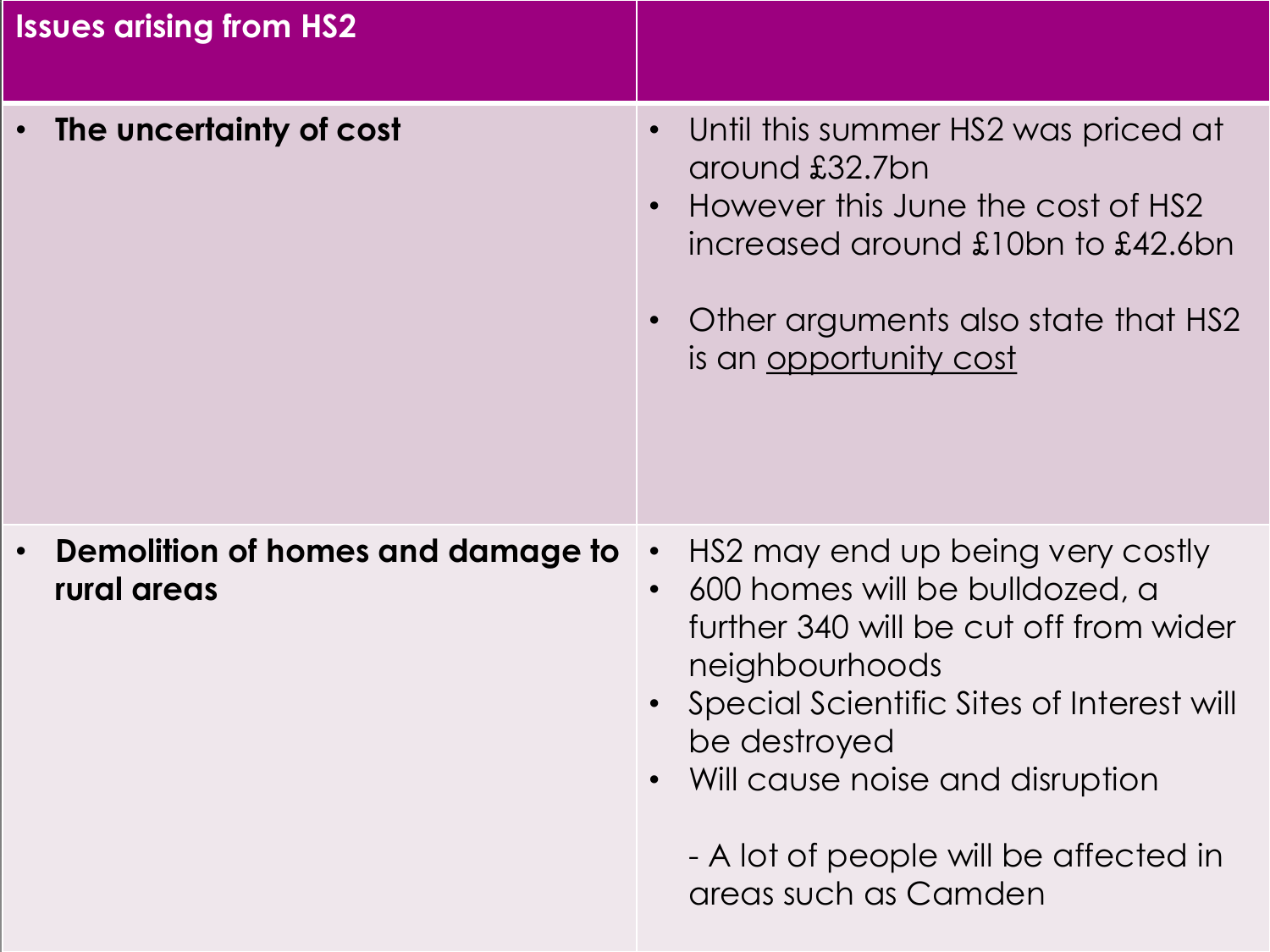| <b>Issues arising from HS2</b>           |                                                                                                                                                       |
|------------------------------------------|-------------------------------------------------------------------------------------------------------------------------------------------------------|
| HS2 will not ease logjam<br>$\bullet$    | In areas such as Waterloo,<br>$\bullet$<br>Paddington, London Bridge etc,<br>they will still remain busy<br><b>Being built in Euston</b><br>$\bullet$ |
| High speed is not necessary<br>$\bullet$ | May result in loss of money eg<br><b>Barcelona to Madrid</b>                                                                                          |